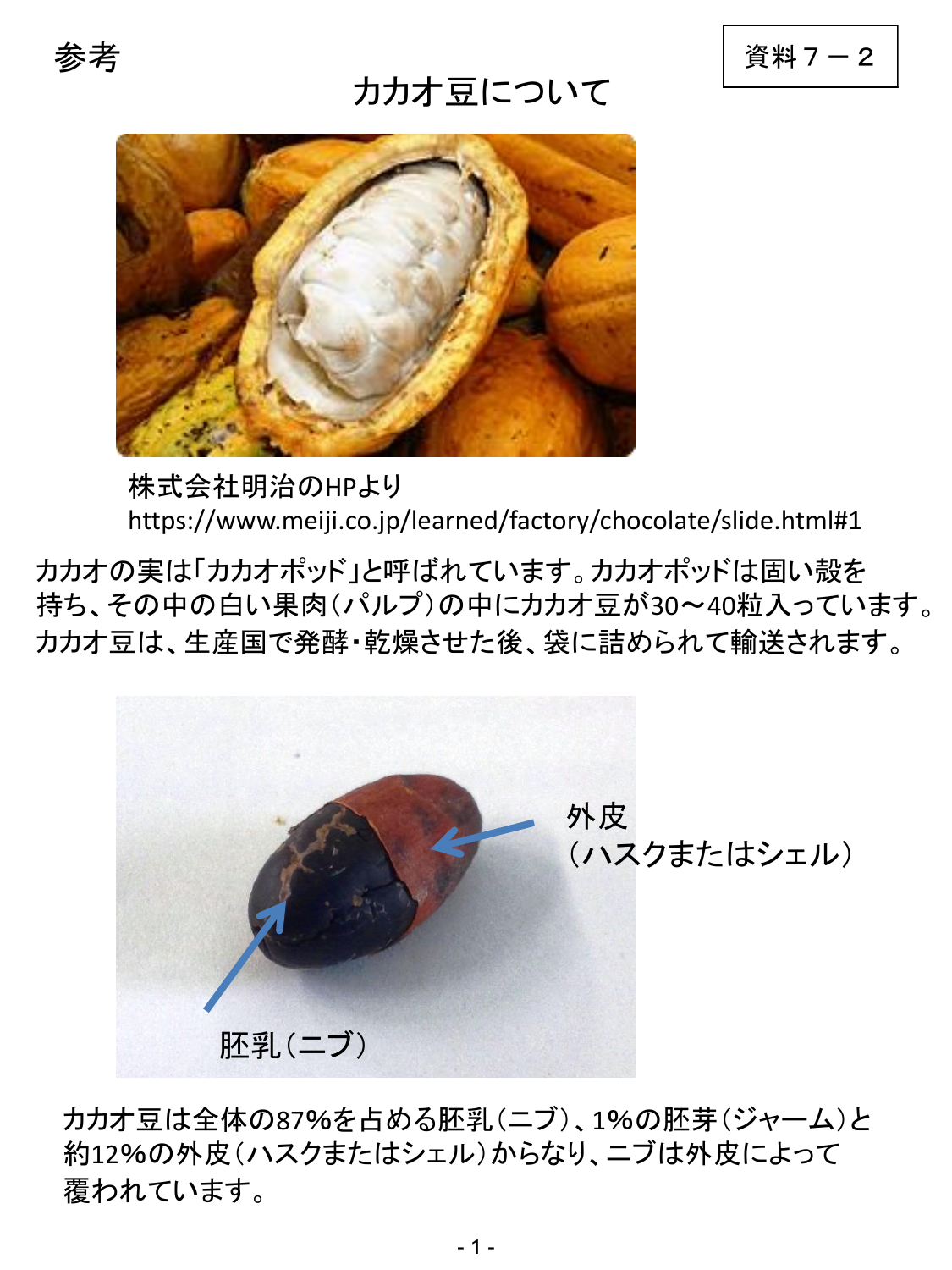# ●チョコレート・ココアができるまで……

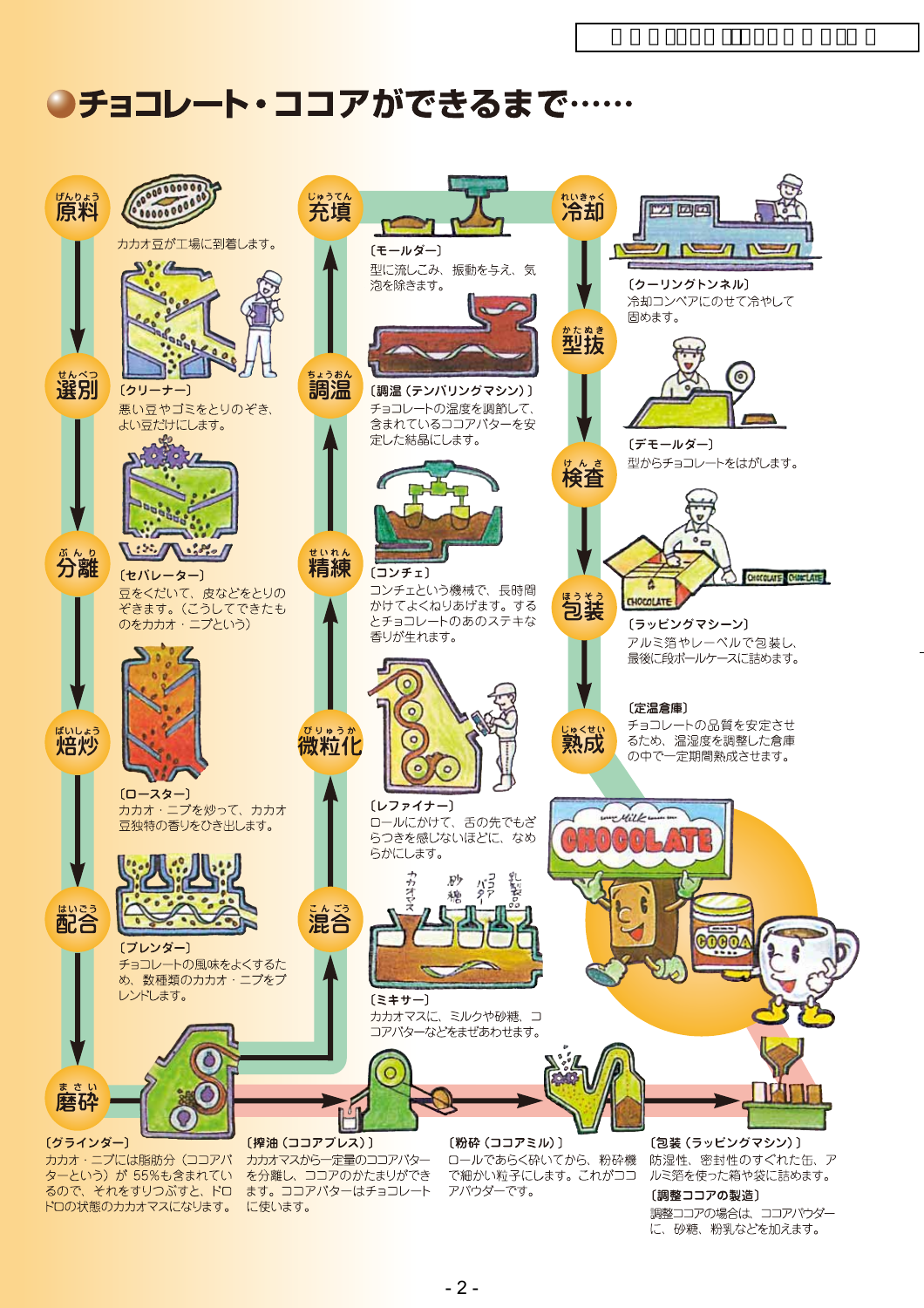



Food and Agriculture World Health<br>
Organization of<br>
the United Nations

E-mail: codex@fao.org - www.codexalimentarius.org

### **STANDARD FOR COCOA (CACAO) MASS (COCOA/CHOCOLATE LIQUOR) AND COCOA CAKE CODEX STAN 141-1983**

**Adopted in 1983. Revision: 2001. Amendment: 2014, 2016.**